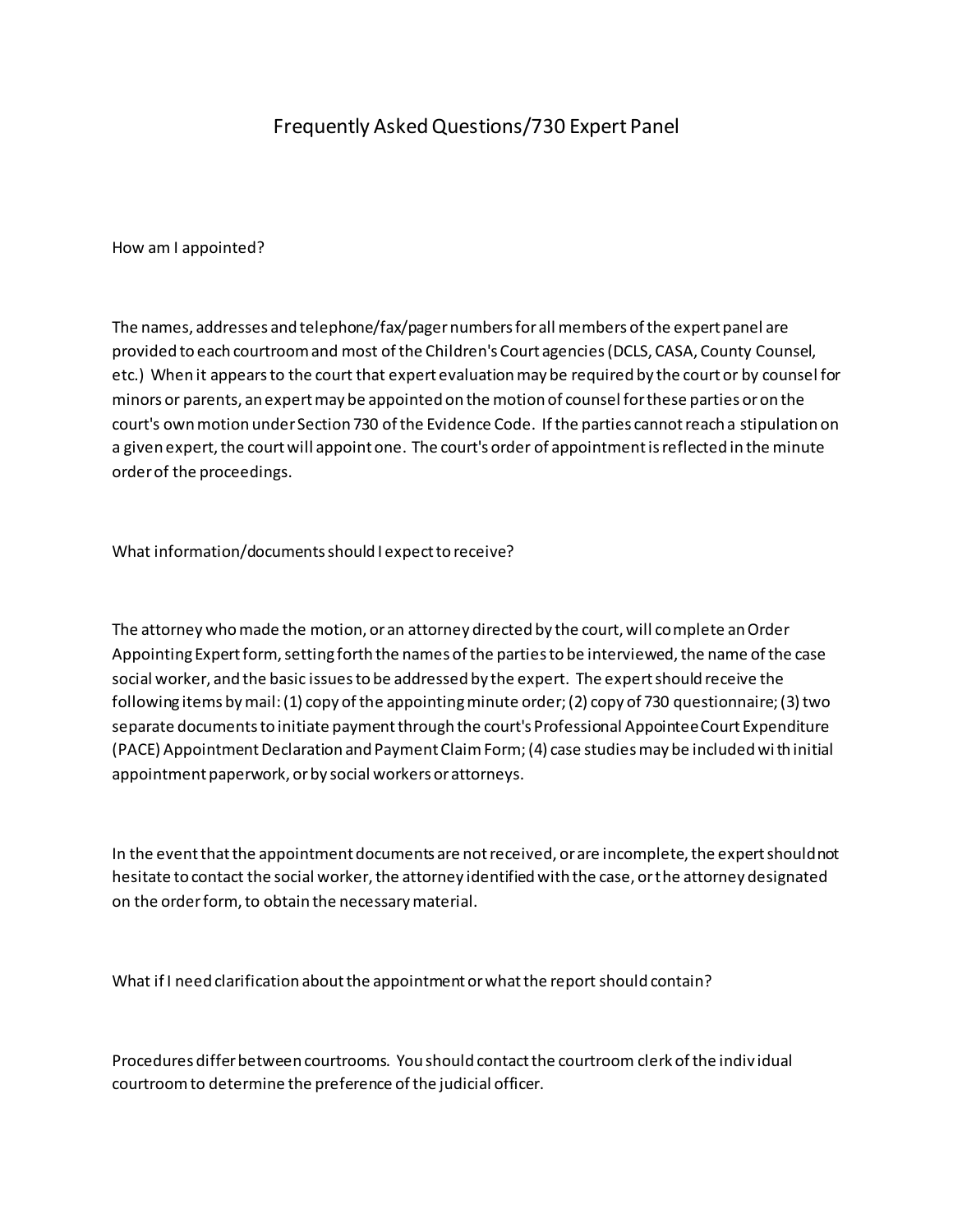How do I get paid? What forms do I fill out?

Complete the two PACE documents you will receive and return them by mail to PACE Management. After PACE has reviewed the forms for completeness, they will forward them to the judicial officer for approval. The paperwork is then forwarded to the PACE office for payment.

What payment should I expect?

You will be paid \$500 per party evaluated in each report. Should you be called as an expert witness, you will be paid \$250 for a half-day and \$400 for a full day of testimony.

Change of Address or Phone Number; Notice of Unavailability

Changes of office or phone number should be reported to the Dependency Court 730 Expert Panel Secretary, Lydia Foster, at 323-307-8157, so that our records can be updated. Experts frequently fail to notify the court of such changes, which causes delays when the court seeks to appoint them on a matter. Similarly, if you find that you are backlogged or unable to accept further appointments for a given period of time, please notify Ms. Foster at the above number. She will notify the bench officers to make no further appointments until you are available to accept them.

To whom do I send the report? What if other parties ask for copies?

Your appointment under 730 E.C. was made by the judicial officer, and it is therefore appropriate to submit your report to him or her. At least five copies should be provided. The report should be available to the court on the date designated on the Order Appointing Expert. This is generally three days before the next scheduled hearing.